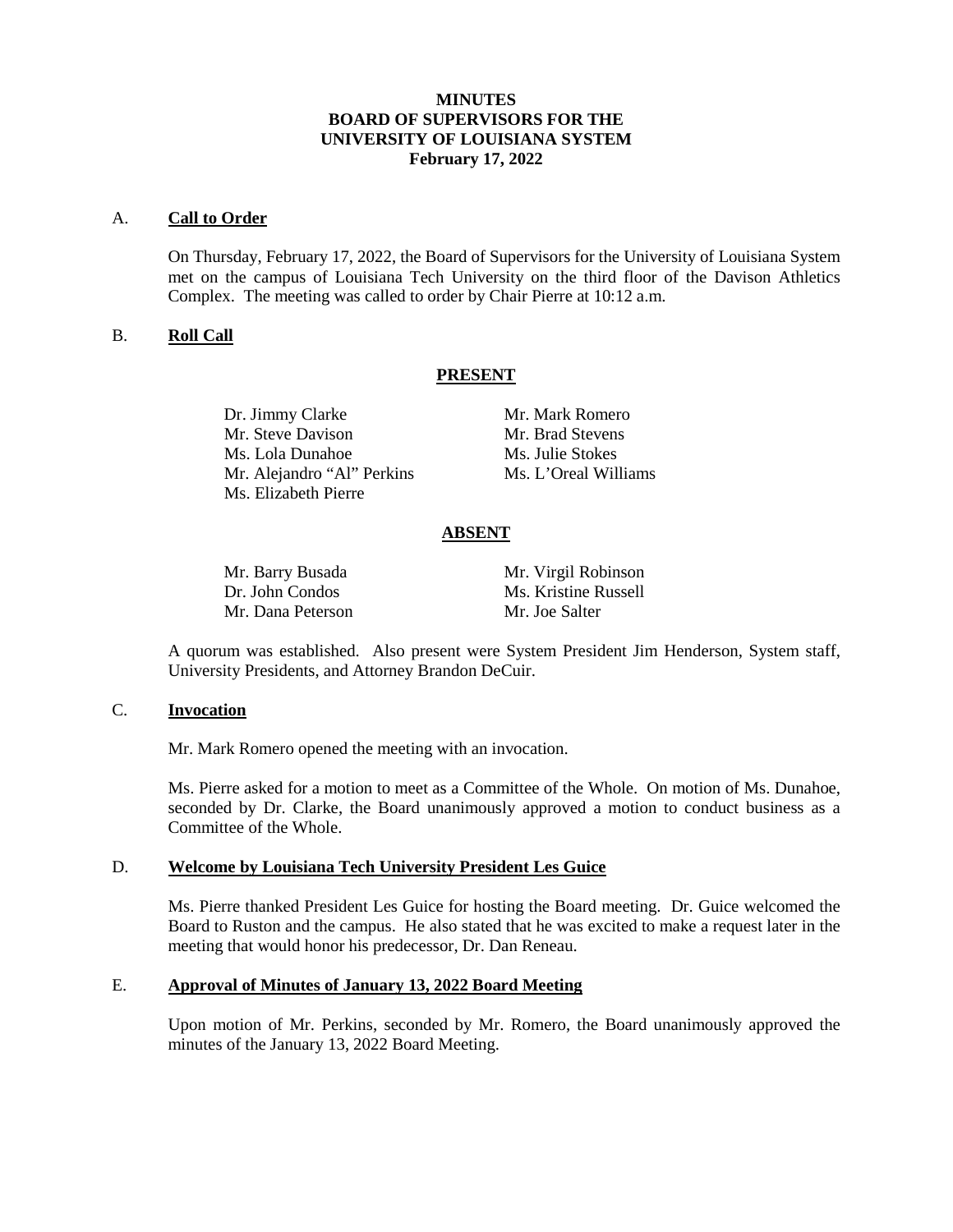## F. **Academic and Student Affairs Committee**

Dr. Clarke asked Dr. Jeannine Kahn, System Provost and Vice President for Academic Affairs, to present the items under consideration.

Dr. Kahn described Items F.1.-F.5. and, upon motion of Mr. Davison, seconded by Mr. Stevens, the Board unanimously voted to approve these four items.

F.1. Nicholls State University's request for approval to award an Honorary Doctor of Science to Dr. John F. Heaton at the 2022 Spring Commencement Exercises.

*NOW, THEREFORE, BE IT RESOLVED, that the Board of Supervisors for the University of Louisiana System hereby approves Nicholls State University's request for approval to award an Honorary Doctor of Science to Dr. John F. Heaton at the 2022 Spring Commencement Exercises.*

F.2. Southeastern Louisiana University's request for approval to offer a Master of Science in Computer Networking and Administration.

*NOW, THEREFORE, BE IT RESOLVED, that the Board of Supervisors for the University of Louisiana System hereby approves Southeastern Louisiana University's request for approval to offer a Master of Science in Computer Networking and Administration.* 

F.3. University of Louisiana at Lafayette's request for approval to award an Honorary Doctor of Nursing to Mrs. Ginger M. Myers at the 2022 Spring Commencement Exercises.

*NOW, THEREFORE, BE IT RESOLVED, that the Board of Supervisors for the University of Louisiana System hereby approves University of Louisiana at Lafayette's request for approval to award an Honorary Doctor of Nursing to Mrs. Ginger M. Myers at the 2022 Spring Commencement Exercises.*

F.4. University of New Orleans' request for approval to award an Honorary Doctor of Humane Letters to Mr. James J. Carter at the 2022 Spring Commencement Exercises.

*NOW, THEREFORE, BE IT RESOLVED, that the Board of Supervisors for the University of Louisiana System hereby approves University of New Orleans' request for approval to award an Honorary Doctor of Humane Letters to Mr. James J. Carter at the 2022 Spring Commencement Exercises.*

F.5. Proposed Process Revisions for Certificate Programs

*NOW, THEREFORE, BE IT RESOLVED, that the Board of Supervisors for the University of Louisiana System hereby grants authority to staff to approve undergraduate and graduate level certificate programs with regular reporting to the Board.*

F.6. Open Waters UL System Maritime Academy

Dr. Claire Norris, System Vice President for Advancement, briefly summarized an initiative to partner with Open Waters to establish the UL System Maritime Academy.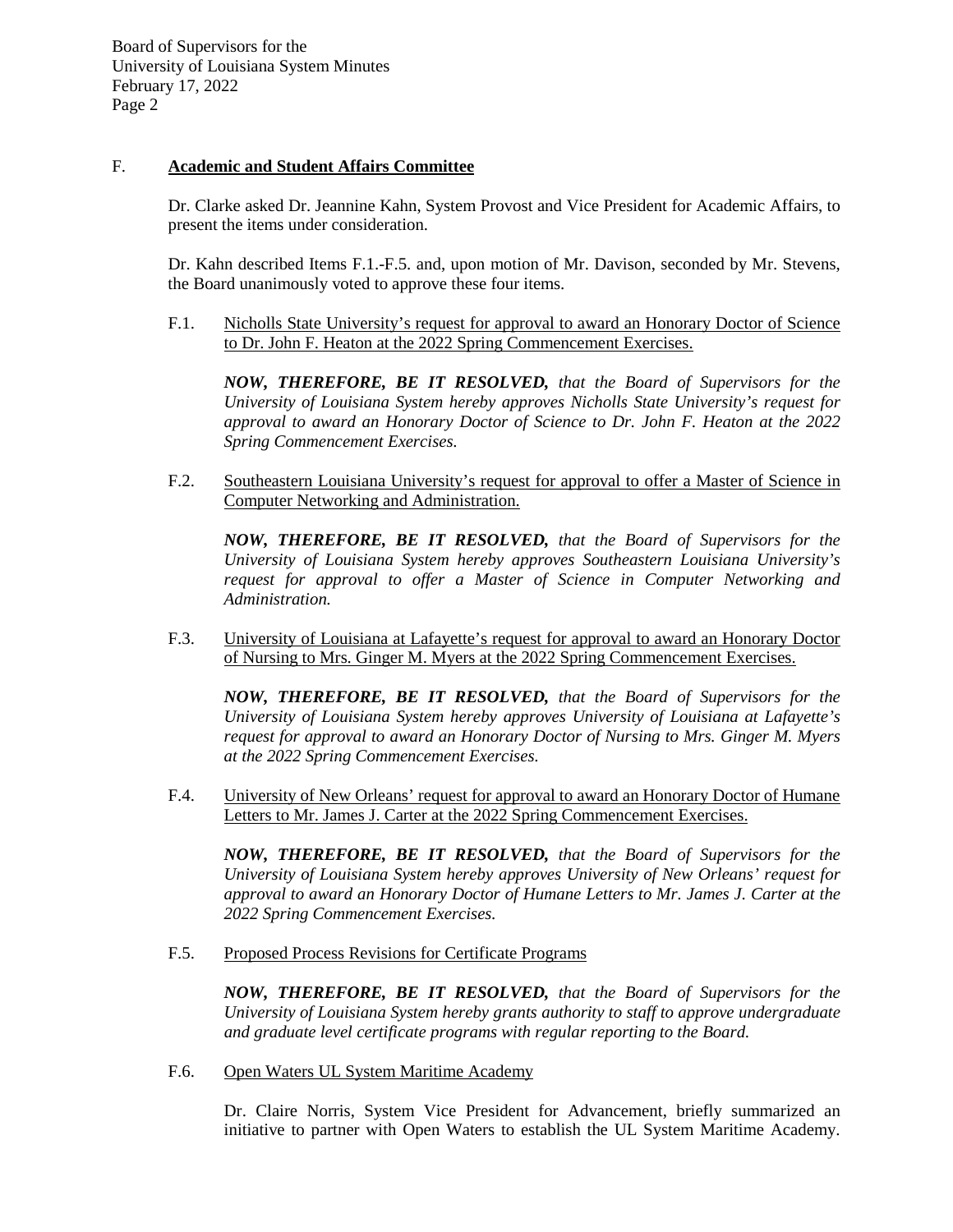> She introduced Captain Lee Jackson, CEO-Jackson Offshore Operators, who described the opportunities and careers in the maritime industry. Also, Captain Strother Sacra, Pilot, Crescent River Port Pilots Association, commented on the career opportunities.

This was a report only, and no Board action is required.

## G. **Athletic Committee**

Mr. Romero asked Mr. Bruce Janet, System Director of Internal and External Audit, to present the items under consideration by the Athletic Committee.

After discussion, upon motion of Ms. Dunahoe, seconded by Mr. Davison, Items G.1.-G.18. were unanimously approved by the Board.

G.1. Grambling State University's request for approval of a contract with Mr. Hue Jackson, Head Football Coach, effective January 1, 2022.

*NOW, THEREFORE, BE IT RESOLVED, that the Board of Supervisors for the University of Louisiana System hereby approves Grambling State University's request for approval of a contract with Mr. Hue Jackson, Head Football Coach, effective January 1, 2022.*

G.2. Grambling State University's request for approval of a contract with Ms. Nakeya Hall, Head Softball Coach, effective February 1, 2022.

*NOW, THEREFORE, BE IT RESOLVED, that the Board of Supervisors for the University of Louisiana System hereby approves Grambling State University's request for approval of a contract with Ms. Nakeya Hall, Head Softball Coach, effective February 1, 2022.*

G.3. Grambling State University's request for approval of a contract with Ms. Chelsey Lucas, Head Volleyball Coach, effective February 1, 2022.

*NOW, THEREFORE, BE IT RESOLVED, that the Board of Supervisors for the University of Louisiana System hereby approves Grambling State University's request for approval of a contract with Ms. Chelsey Lucas, Head Volleyball Coach, effective February 1, 2022.*

G.4. McNeese State University's request for approval of a contract with Mr. Gary Goff, Head Football Coach, effective December 20, 2021.

*NOW, THEREFORE, BE IT RESOLVED, that the Board of Supervisors for the University of Louisiana System hereby approves McNeese State University's request for approval of a contract with Mr. Gary Goff, Head Football Coach, effective December 20, 2021.*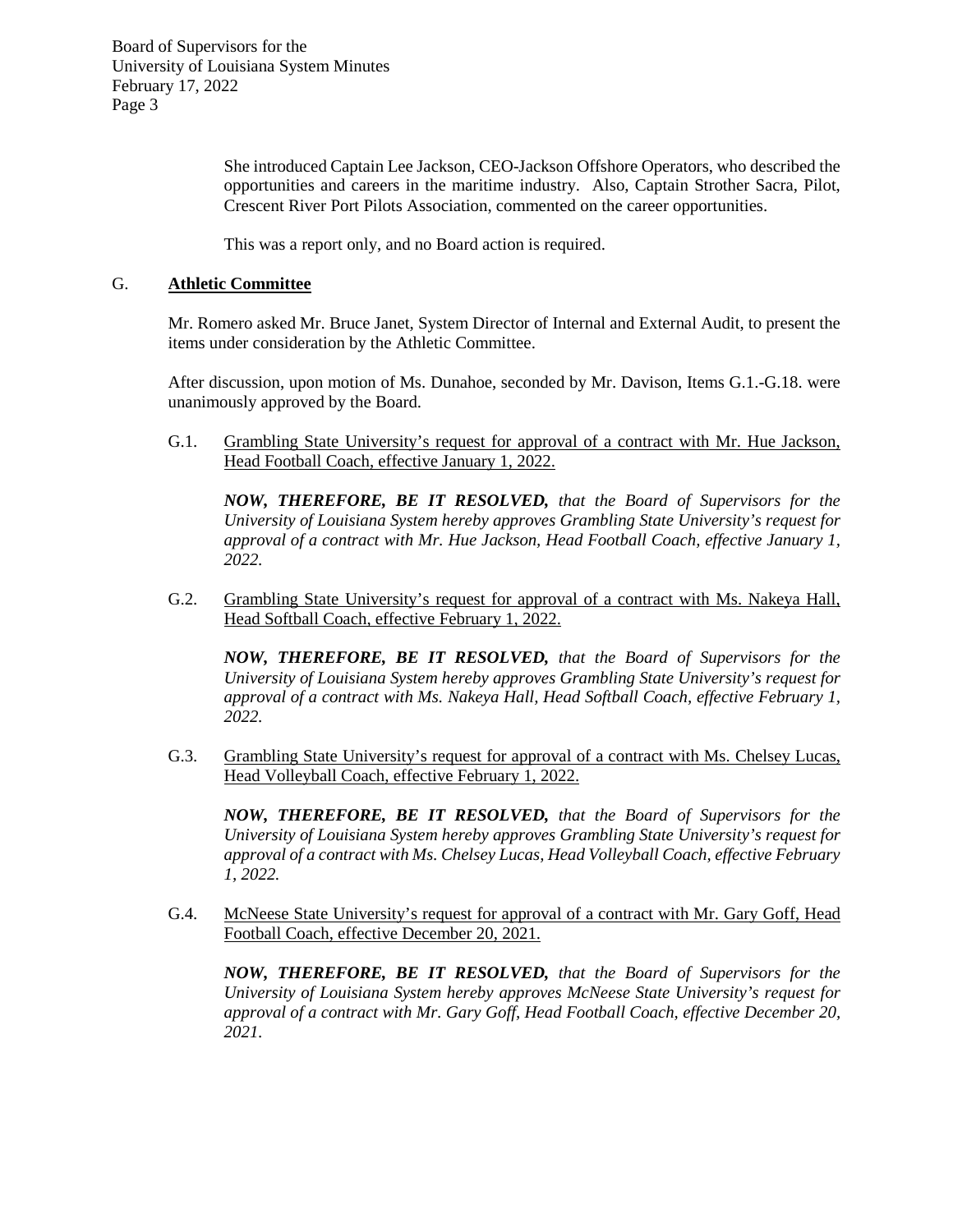> G.5. McNeese State University's request for approval of a contract with Mr. Andrew Fitzgerald, Head Women's Soccer Coach, effective January 17, 2022.

*NOW, THEREFORE, BE IT RESOLVED, that the Board of Supervisors for the University of Louisiana System hereby approves McNeese State University's request for approval of a contract with Mr. Andrew Fitzgerald, Head Women's Soccer Coach, effective January 17, 2022.*

G.6. McNeese State University's request for approval of a contract with Ms. Sasha Karelov, Head Volleyball Coach, effective January 17, 2022.

*NOW, THEREFORE, BE IT RESOLVED, that the Board of Supervisors for the University of Louisiana System hereby approves McNeese State University's request for approval of a contract with Ms. Sasha Karelov, Head Volleyball Coach, effective January 17, 2022.*

G.7. Nicholls State University's request for approval of a contract with Mr. Tim Rebowe, Head Football Coach, effective January 3, 2022.

*NOW, THEREFORE, BE IT RESOLVED, that the Board of Supervisors for the University of Louisiana System hereby approves Nicholls State University's request for approval of a contract with Mr. Tim Rebowe, Head Football Coach, effective January 3, 2022.*

G.8. Northwestern State University's request for approval of a contract with Mr. Kevin Bostian, Director of Athletics, effective February 7, 2022.

*NOW, THEREFORE, BE IT RESOLVED, that the Board of Supervisors for the University of Louisiana System hereby approves Northwestern State University's request for approval of a contract with Mr. Kevin Bostian, Director of Athletics, effective 7, 2022.*

G.9. University of Louisiana at Lafayette's request for approval of a contract with Mr. Michael Desormeaux, Head Football Coach, effective January 1, 2022.

*NOW, THEREFORE, BE IT RESOLVED, that the Board of Supervisors for the University of Louisiana System hereby approves University of Louisiana at Lafayette's request for approval of a contract with Mr. Michael Desormeaux, Head Football Coach, effective January 1, 2022.*

G.10. University of Louisiana at Lafayette's request for approval of a contract with Mr. Bryant Ross, Assistant Football Coach/Assistant Offensive Line Coach, effective January 10, 2022.

*NOW, THEREFORE, BE IT RESOLVED, that the Board of Supervisors for the University of Louisiana System hereby approves University of Louisiana at Lafayette's request for approval of a contract with Mr. Bryant Ross, Assistant Football Coach/Assistant Offensive Line Coach, effective January 10, 2022.*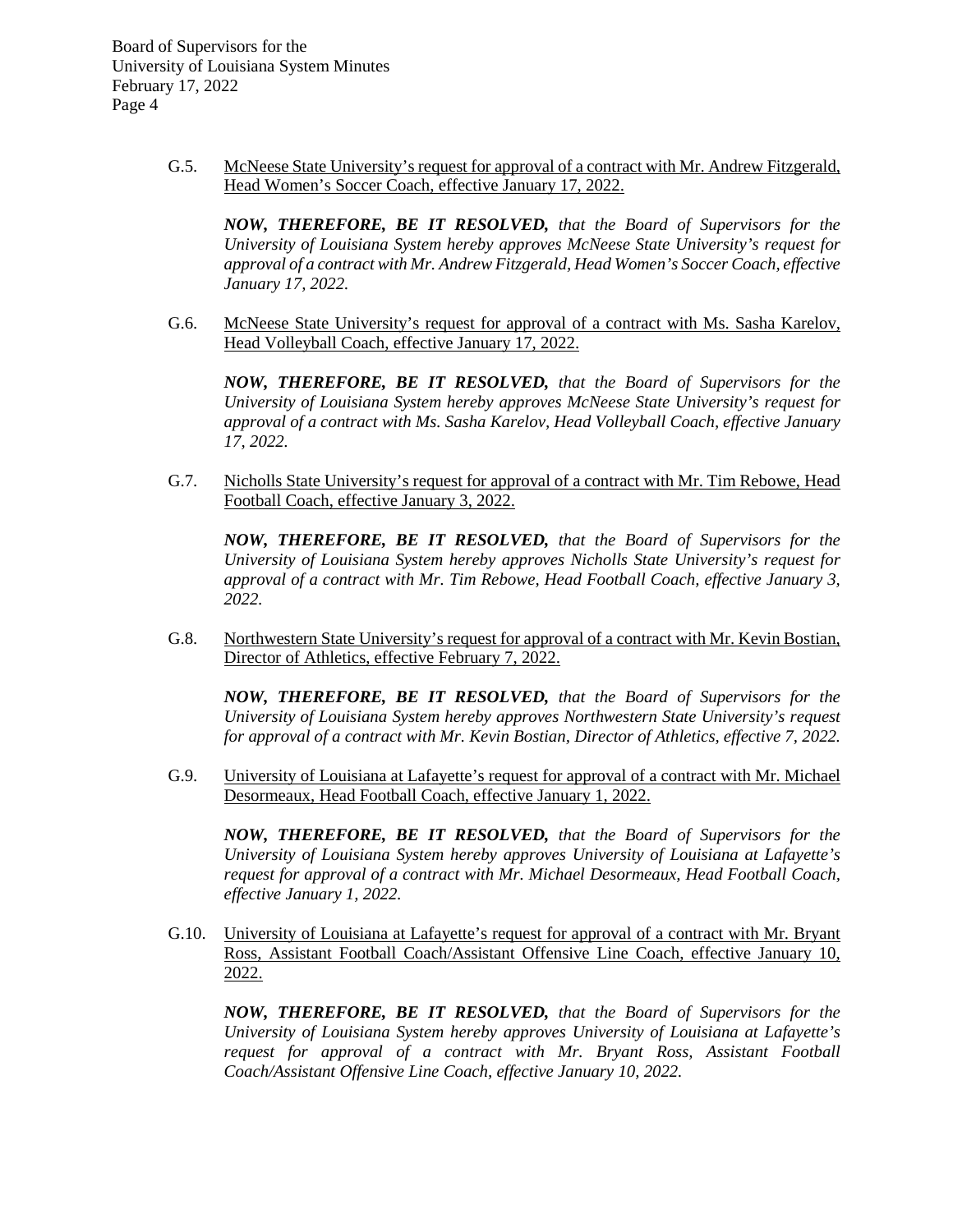> G.11. University of Louisiana at Lafayette's request for approval of a contract with Mr. Galen Scott, Assistant Football Coach/Inside Linebackers Coach, effective January 1, 2022.

*NOW, THEREFORE, BE IT RESOLVED, that the Board of Supervisors for the University of Louisiana System hereby approves University of Louisiana at Lafayette's request for approval of a contract with Mr. Galen Scott, Assistant Football Coach/Inside Linebackers Coach, effective January 1, 2022.*

G.12. University of Louisiana at Lafayette's request for approval of a contract with Mr. James C. Neighbors, Assistant Football Coach/Director of Athletic Performance for Football, effective January 10, 2022.

*NOW, THEREFORE, BE IT RESOLVED, that the Board of Supervisors for the University of Louisiana System hereby approves University of Louisiana at Lafayette's request for approval of a contract with Mr. James C. Neighbors, Assistant Football Coach/Director of Athletic Performance for Football, effective January 10, 2022.*

G.13. University of Louisiana at Lafayette's request for approval of a contract with Mr. Jeffrey Burris, Assistant Football Coach/Cornerbacks Coach, effective January 1, 2022.

*NOW, THEREFORE, BE IT RESOLVED, that the Board of Supervisors for the University of Louisiana System hereby approves University of Louisiana at Lafayette's request for approval of a contract with Mr. Jeffrey Burris, Assistant Football Coach/Cornerbacks Coach, effective January 1, 2022.*

G.14. University of Louisiana at Lafayette's request for approval of a contract with Mr. Jorge Munoz, Associate Head Football Coach/Tight Ends Coach, effective January 10, 2022.

*NOW, THEREFORE, BE IT RESOLVED, that the Board of Supervisors for the University of Louisiana System hereby approves University of Louisiana at Lafayette's request for approval of a contract with Mr. Jorge Munoz, Associate Head Football Coach/Tight Ends Coach, effective January 10, 2022.*

G.15. University of Louisiana at Lafayette's request for approval of a contract with Mr. LaMar Morgan, Assistant Football Coach/Defensive Coordinator and Safeties Coach, effective January 10, 2022.

*NOW, THEREFORE, BE IT RESOLVED, that the Board of Supervisors for the University of Louisiana System hereby approves University of Louisiana at Lafayette's request for approval of a contract with Mr. LaMar Morgan, Assistant Football Coach/Defensive Coordinator and Safeties Coach, effective January 10, 2022.*

G.16. University of Louisiana at Lafayette's request for approval of a contract with Mr. Matthew Bergeron, Assistant Football Coach/Running Backs Coach, effective January 10, 2022.

*NOW, THEREFORE, BE IT RESOLVED, that the Board of Supervisors for the University of Louisiana System hereby approves University of Louisiana at Lafayette's request for approval of a contract with Mr. Matthew Bergeron, Assistant Football Coach/Running Backs Coach, effective January 10, 2022.*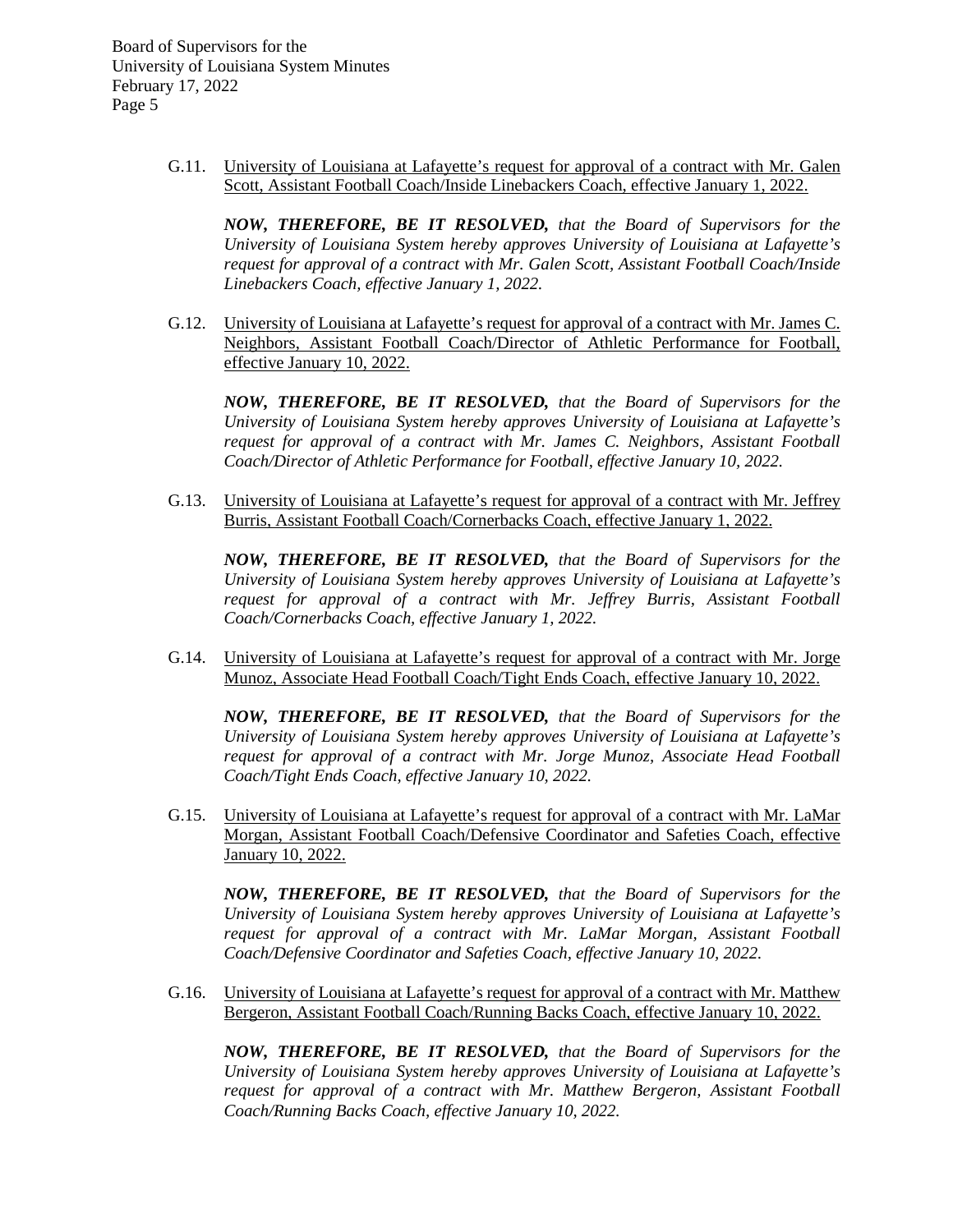> G.17. University of Louisiana at Lafayette's request for approval of a contract with Mr. Tim Leger, Assistant Football Coach/Offensive Coordinator and Receivers Coach, effective January 1, 2022.

*NOW, THEREFORE, BE IT RESOLVED, that the Board of Supervisors for the University of Louisiana System hereby approves University of Louisiana at Lafayette's request for approval of a contract with Mr. Tim Leger, Assistant Football Coach/Offensive Coordinator and Receivers Coach, effective January 1, 2022.*

G.18. University of Louisiana at Lafayette's request for approval of a contract with Mr. Troy Wingerter, Chief of Staff of the University's Football Program, effective January 1, 2022.

*NOW, THEREFORE, BE IT RESOLVED, that the Board of Supervisors for the University of Louisiana System hereby approves University of Louisiana at Lafayette's request for approval of a contract with Mr. Troy Wingerter, Chief of Staff of the University's Football Program, effective January 1, 2022.*

- - - - - - - - - - - - - - - - -

Northwestern State University President Marcus Jones introduced the new Director of Athletics. Mr. Kevin Bostian said that he was excited to move to the Natchitoches community and work with President Jones. Mr. Bostian said he will work toward building an outstanding athletic department at Northwestern.

## H. **Facilities Planning Committee**

Mr. Brad Stevens asked Mr. Janet to discuss the items on the agenda.

Upon motion of Dr. Clarke, seconded by Mr. Perkins, the Board voted unanimously to take Item H.5. out of order and consider it at the end of the discussion.

Mr. Janet described Items H.1. through H.10. Upon motion of Mr. Perkins, seconded by Dr. Clarke, the Board voted unanimously to approve Items H.1.-H.10.

H.1. Louisiana Tech University's request for approval to amend its Five-Year Capital Outlay submission to include the project to construct an Athletic Academic Center.

*NOW, THEREFORE, BE IT RESOLVED, that the Board of Supervisors for the University of Louisiana System hereby approves Louisiana Tech University's request to amend its Five-Year Capital Outlay submission to include the project to construct an Athletic Academic Center.*

H.2. Louisiana Tech University's request for approval to amend its Five-Year Capital Outlay submission to include the project to construct an Agriculture & Forestry Wood Products Education and Research Center.

*NOW, THEREFORE, BE IT RESOLVED, that the Board of Supervisors for the University of Louisiana System hereby approves Louisiana Tech University's request to amend its Five-Year Capital Outlay submission to include the project to construct an Agriculture & Forestry Wood Products Education and Research Center.*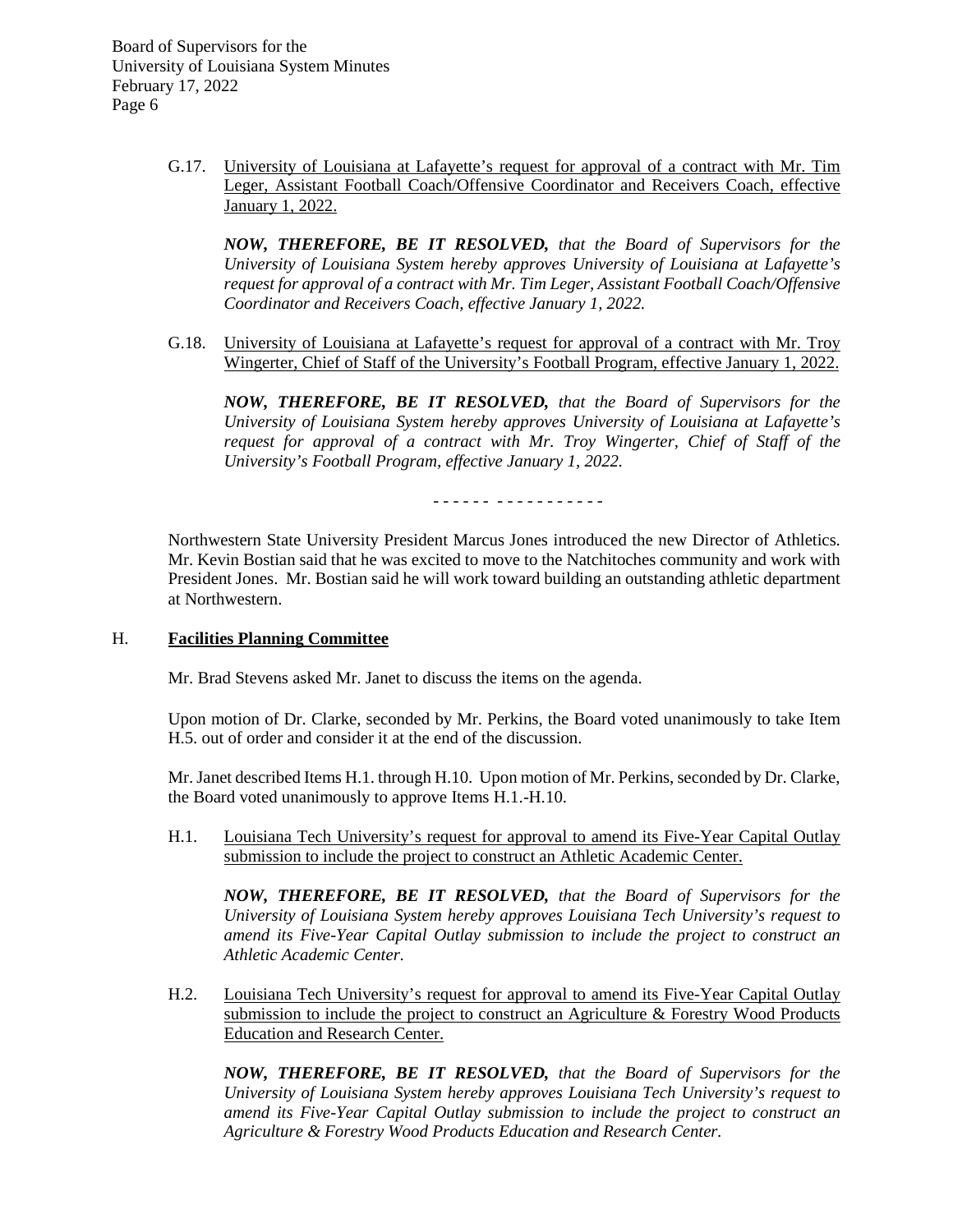> H.3. Louisiana Tech University's request for approval to amend its Five-Year Capital Outlay submission to include the project to replace boilers and electrical switchgear in the University co-generation power plant.

*NOW, THEREFORE, BE IT RESOLVED, that the Board of Supervisors for the University of Louisiana System hereby approves Louisiana Tech University's request to amend its Five-Year Capital Outlay submission to include the project to replace boilers and electrical switchgear in the University co-generation power plant.*

H.4. Louisiana Tech University's request for approval to enter into a Ground Lease with the Louisiana Tech University Foundation, for the purpose of installing a video ribbon display, as authorized by La. R.S. 17:3361.

*NOW, THEREFORE, BE IT RESOLVED, that the Board of Supervisors for the University of Louisiana System hereby approves Louisiana Tech University's request for approval to enter into a Ground Lease with the Louisiana Tech University Foundation, for the purpose of installing a video ribbon display, as authorized by La. R.S. 17:3361.*

*BE IT FURTHER RESOLVED, that Louisiana Tech University has obtained final review from UL System staff, legal counsel, and shall secure all other appropriate approvals from agencies/parties of processes, documents, and administrative requirements prior to execution of documents.*

*BE IT FURTHER RESOLVED, that the President of Louisiana Tech University or his or her designee designated and authorized to execute any and all documents associated with said Ground Lease and subsequent donation of the improvements.*

*AND FURTHER, that Louisiana Tech University will provide the System office with copies of all final executed documents for Board files.* 

H.6. Southeastern Louisiana University's request for approval to enter into a Ground Lease with the Lion Athletics Association, Inc. for the construction of a 4,200-square-foot baseball Fieldhouse on the University's campus, as authorized by La. R.S. 17:3361.

*NOW, THEREFORE, BE IT RESOLVED, that the Board of Supervisors for the University of Louisiana System hereby approves Southeastern Louisiana University's request to enter into a Ground Lease with the Lion Athletics Association, Inc. for the construction of a 4,200-square-foot baseball Fieldhouse on the University's campus, as authorized by La. R.S. 17:3361.*

*BE IT FURTHER RESOLVED, that Southeastern Louisiana University has obtained final review from UL System staff, legal counsel, and shall secure all other appropriate approvals from agencies/parties of processes, documents, and administrative requirements prior to execution of documents.*

*BE IT FURTHER RESOLVED, that the President of Southeastern Louisiana University or his or her designee is hereby designated and authorized to execute any and all documents associated with said Ground Lease.*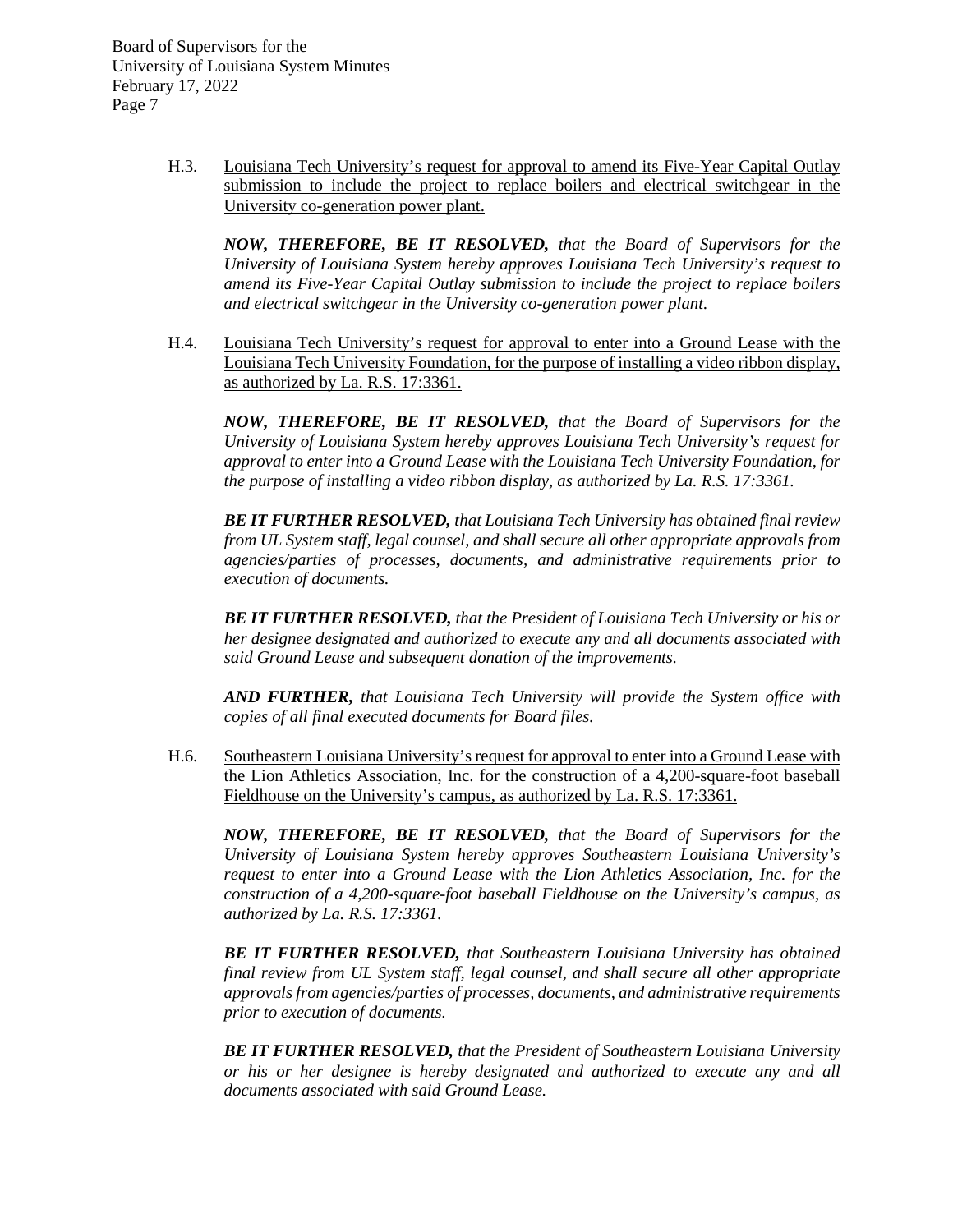> *AND FURTHER, that Southeastern Louisiana University will provide the System office with copies of all final executed documents for Board files.*

H.7. University of Louisiana at Lafayette's request for authorization to enter into a Purchase Agreement for the acquisition of the former Our Lady of Lourdes Hospital property from Our Lady of Lourdes Regional Medical Center, Inc.

*NOW, THEREFORE, BE IT RESOLVED, that the Board of Supervisors for the University of Louisiana System hereby approves the University of Louisiana at Lafayette's request for authorization to enter into a Purchase Agreement for the acquisition of the*  former Our Lady of Lourdes Hospital property from Our Lady of Lourdes Regional *Medical Center, Inc.*

*BE IT FURTHER RESOLVED, that the University of Louisiana at Lafayette has obtained final review from UL System staff, legal counsel, and shall secure all other appropriate approvals from agencies/parties of processes, documents, and administrative requirements prior to execution of documents.*

*BE IT FURTHER RESOLVED, that the President of the University of Louisiana at Lafayette and/or his designee are hereby designated and authorized to execute any and all documents necessary to execute the purchase of the Lourdes Property at such times as deemed appropriate to facilitate the purchase transactions.*

*AND FURTHER, that the University of Louisiana at Lafayette will provide the System office with copies of all final executed documents for Board files.*

H.8. University of Louisiana at Lafayette's request for approval to become the Facility Planning and Control delegated authority allowing the University to oversee and manage the NIH C06 Grant Construction Project of nonhuman primate housing to be located on the New Iberia Research Center campus of the University of Louisiana at Lafayette in New Iberia, Louisiana.

*NOW, THEREFORE, BE IT RESOLVED, that the Board of Supervisors for the University of Louisiana System hereby approves University of Louisiana at Lafayette's request for approval to become the Facility Planning and Control delegated authority allowing the University to oversee and manage the construction of the NIH C06 Grant Construction Project of nonhuman primate housing to be located on the New Iberia Research Center campus of the University of Louisiana at Lafayette in New Iberia, Louisiana.* 

*BE IT FURTHER RESOLVED, that prior to execution of final documents the University of Louisiana at Lafayette shall: (a) Provide evidence to UL System staff and legal counsel from agencies/parties with transaction process oversight that all transactional and administrative requirements have been satisfied; (b) Obtain final review and approval from UL System staff; and, (c) Obtain approval from legal counsel that all necessary actions and approvals have been obtained and that documents are in appropriate order for execution.*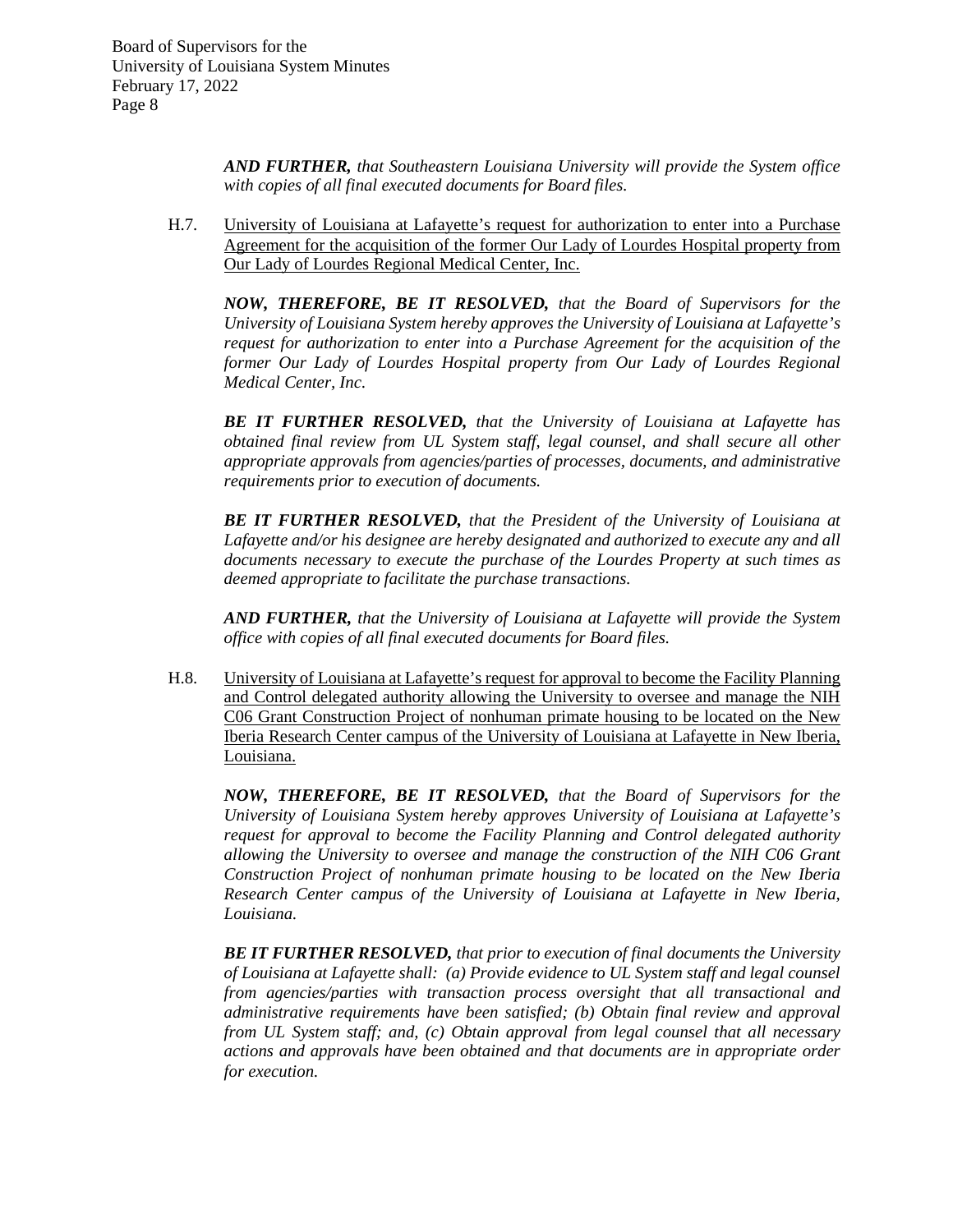> *BE IT FURTHER RESOLVED, that the President of the University of Louisiana at Lafayette and his or her designee is hereby designated and authorized to execute any and all documents necessary to execute the purchase of the property.*

> *AND FURTHER, that University of Louisiana at Lafayette will provide System office with copies of all final executed documents for Board files.*

H.9. University of Louisiana at Monroe's request for approval to enter into a Cooperative Endeavor Agreement with New Cingular Wireless PCS, LLC, a division of AT&T, to construct a new 220' radio tower on the main campus.

*NOW, THEREFORE, BE IT RESOLVED, that the Board of Supervisors for the University of Louisiana System hereby approves University of Louisiana at Monroe's request for approval to enter into a Cooperative Endeavor Agreement with New Cingular Wireless PCS, LLC, a division of AT&T, to construct a new 220' radio tower on the main campus.*

*BE IT FURTHER RESOLVED, that University of Louisiana at Monroe shall obtain final review from UL System staff, legal counsel, and shall secure all other appropriate approvals from agencies/parties of processes, documents, and administrative requirements prior to execution of documents.*

*BE IT FURTHER RESOLVED, that the President of University of Louisiana at Monroe or his or her designee are hereby designated and authorized to execute any and all documents associated with said Cooperative Endeavor Agreement by the University of Louisiana System on behalf of and for the use of University of Louisiana at Monroe.*

*AND FURTHER, that University of Louisiana at Monroe will provide the System office with copies of all final executed documents for Board files.*

H.10. University of New Orleans' request for approval to name the Kirschman Hall Lecture Room 137, the "Thomas M. and Constance P. Kitchen Lecture Hall."

*NOW, THEREFORE, BE IT RESOLVED, that the Board of Supervisors for the University of Louisiana System hereby approves University of New Orleans' request for approval to name the Kirschman Hall Lecture Room 137, the 'Thomas M. and Constance P. Kitchen Lecture Hall."*

- - - - - - - - - - - - - - - - - - - - -

H.5. Louisiana Tech University's request for approval to name the Biomedical Engineering Building at Louisiana Tech University the "Daniel D. Reneau Biomedical Engineering Building."

*NOW, THEREFORE, BE IT RESOLVED, that the Board of Supervisors for the University of Louisiana System hereby approves Louisiana Tech University's request for approval to name the Biomedical Engineering Building at Louisiana Tech University the "Daniel D. Reneau Biomedical Engineering Building."*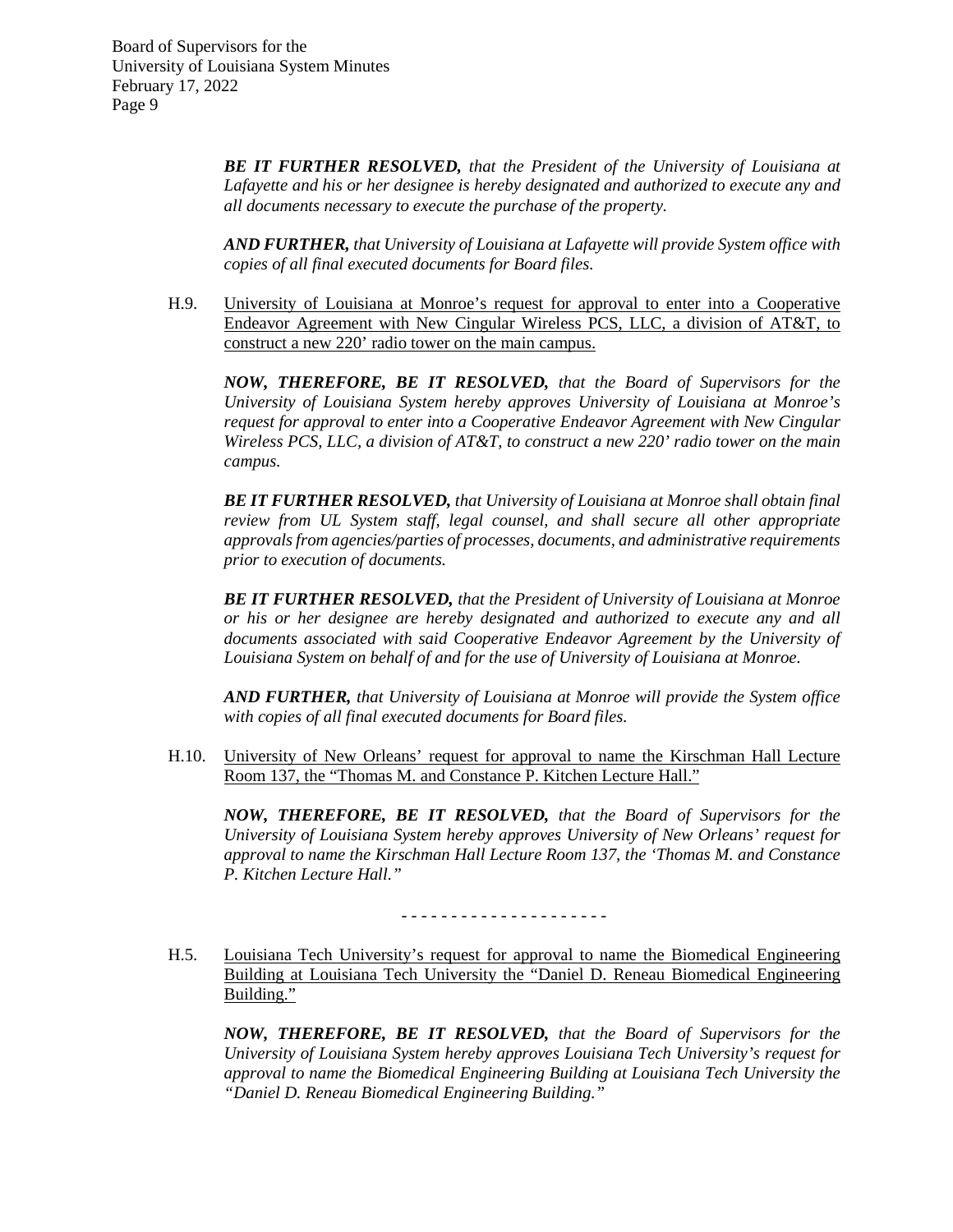Comments regarding the approval of Item H.5. include the following:

- President Les Guice Dr. Dan Reneau will be remembered for having the greatest impact and longest service as President in Louisiana Tech's history.
- Mr. Al Perkins The naming of this building is a well-deserved honor. Dr. Reneau has made his mark on the System and provided consistent guidance and leadership in both the academic and athletic areas.
- Dr. Jim Henderson Dr. Reneau stepped up as the interim leader in the System during a time of tumult for higher education in the state.
- Mr. Mark Romero Dr. Reneau is respected as a leader and mentor.
- Dr. Jimmy Clarke Dr. Reneau is respected for his ability over the years to promote teamwork.

- - - - - - - - - - - - - - - - - - - - -

Chief Development Officer of Bernhard Energy Solutions, Rob Guthrie, gave the Board an overview of Louisiana Energy Partners (LAEP). Louisiana Energy Partners is a joint venture between Johnson Controls and Bernhard Energy Solutions to benefit state agencies concerning cost effectiveness of energy usage and opportunity for advantageous agreements. Dr. Henderson indicated that another meeting with the Board will be taking place in the near future.

### I. **Finance Committee**

Mr. Steve Davison asked staff to present the campus requests. Mr. Eddie Meche, System Vice President for Business and Finance, introduced Ms. Ashley McIntyre as the Director of Financial Reporting and Analysis, who recently joined the System office staff.

Mr. Meche presented items I.1.-I.5. Upon motion of Ms. Dunahoe, seconded by Mr. Romero, the Board voted unanimously to approve Items I.1.-I.5.

I.1. McNeese State University's request for approval to reduce fees for domestic and international nonresident students effective Fall 2022.

*NOW, THEREFORE, BE IT RESOLVED, that the Board of Supervisors for the University of Louisiana System hereby approves McNeese State University's request for approval to reduce fees for domestic and international nonresident students effective Fall 2022.*

I.2. Nicholls State University's request for approval of the Board of Supervisors for the University of Louisiana System to convert the Belle and Leonard Toups Endowed Chair in English into four Endowed Professorships.

*NOW, THEREFORE, BE IT RESOLVED, that the Board of Supervisors for the University of Louisiana System hereby approves Nicholls State University's request for approval to convert the Belle and Leonard Toups Endowed Chair in English into four Endowed Professorships.*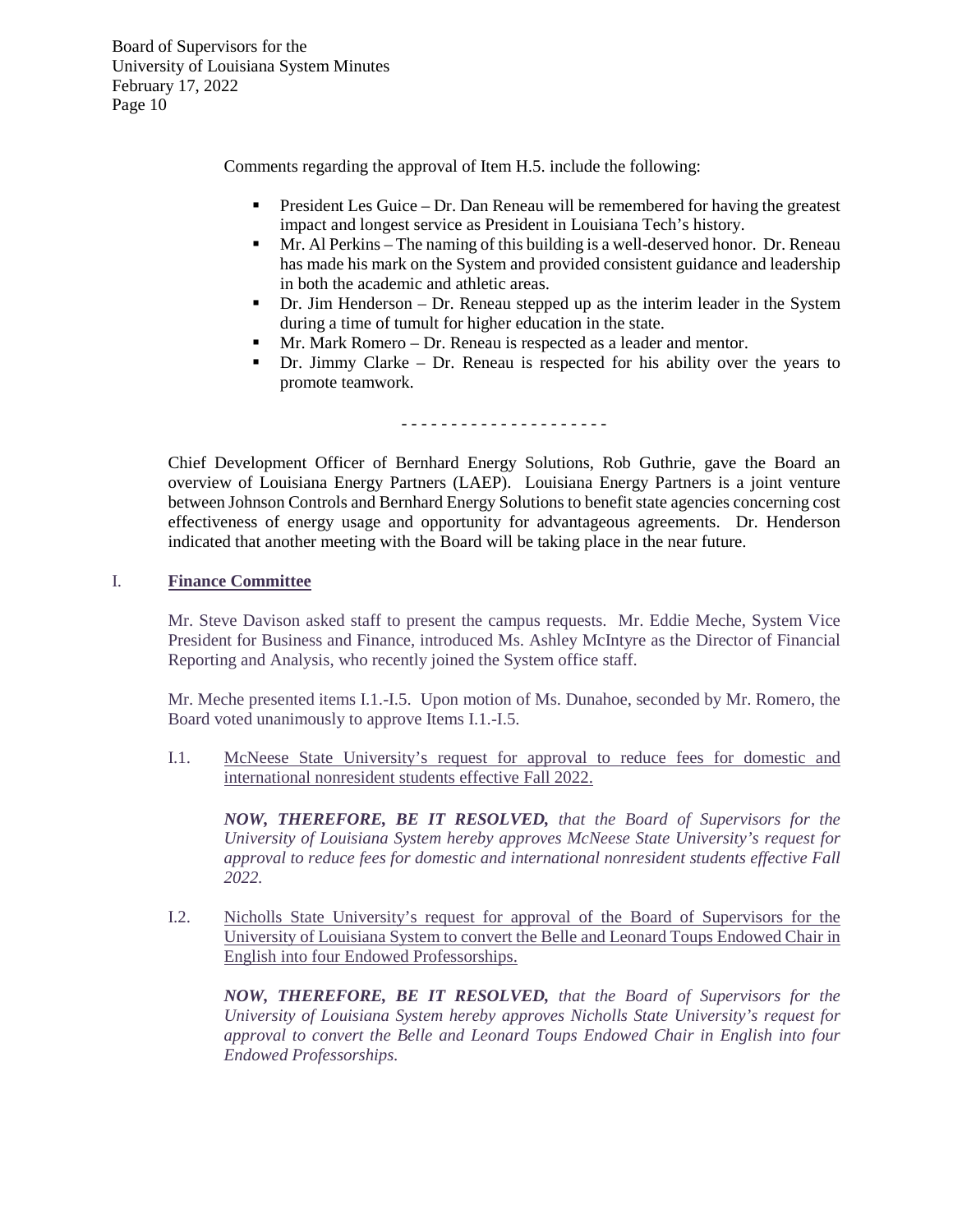> I.3. University of Louisiana at Lafayette's request for approval to enter into a ten- (10) year lease agreement for the University's Bookstore operations with Barnes & Noble College Booksellers, LLC.

*NOW, THEREFORE, BE IT RESOLVED, that the Board of Supervisors for the University of Louisiana System hereby approves University of Louisiana at Lafayette's request to enter into a ten- (10) year lease agreement for the University's Bookstore operations with Barnes & Noble College Booksellers, LLC.* 

*BE IT FURTHER RESOLVED, that the University of Louisiana at Lafayette shall obtain final review and approval from UL System staff, legal counsel, and shall secure all other appropriate approvals from agencies/parties of processes, documents, and administrative requirements prior to execution of documents.*

*BE IT FURTHER RESOLVED, that Dr. E. Joseph Savoie, President of University of Louisiana at Lafayette, is hereby designated and authorized to execute any and all documents necessary to execute this agreement.* 

*AND FURTHER, that the University of Louisiana at Lafayette will provide the System Office with copies of all final executed documents for Board files.*

I.4. University of Louisiana System's request for approval to establish LEQSF (8g) Endowed Chairs, Endowed Professorships, Endowed Superior Graduate Student Scholarships, and Endowed First Generation Scholarships as follows:

## *Louisiana Tech University*

Rick and Lisa Shirley Endowed Professorship III Rick and Lisa Shirley Endowed Professorship IV

*Northwestern State University* Shawn and Linnye Daily Endowed Professorship in Creative & Performing Arts

*Southeastern Louisiana University* Bright Futures First Generation Endowed Scholarship Burnadean Warren Endowed Professorship in Teaching and Learning Steve Cosse First Generation Endowed Scholarship

## *University of Louisiana at Lafayette*

Ginger Morain Myers/BORSF Endowed Professorship in Nursing Lorena Dugas Morain/BORSF Endowed Professorship in Nursing Earline Bihm ('64)/BORSF Endowed Professorship in Nursing Billy Tauzin/BORSF Endowed Professorship in Health Sciences Joel Lafayette Fletcher Jr. & Ralph W.E. Jones Sr./BORSF Endowed Superior Graduate Student Scholarship in Education Kathleen B. Blanco Public Policy Center/BORSF Endowed Chair Valery, Ruby and Georgie Coco/BORSF Endowed Chair in Education for Educational Innovation, Research and Policy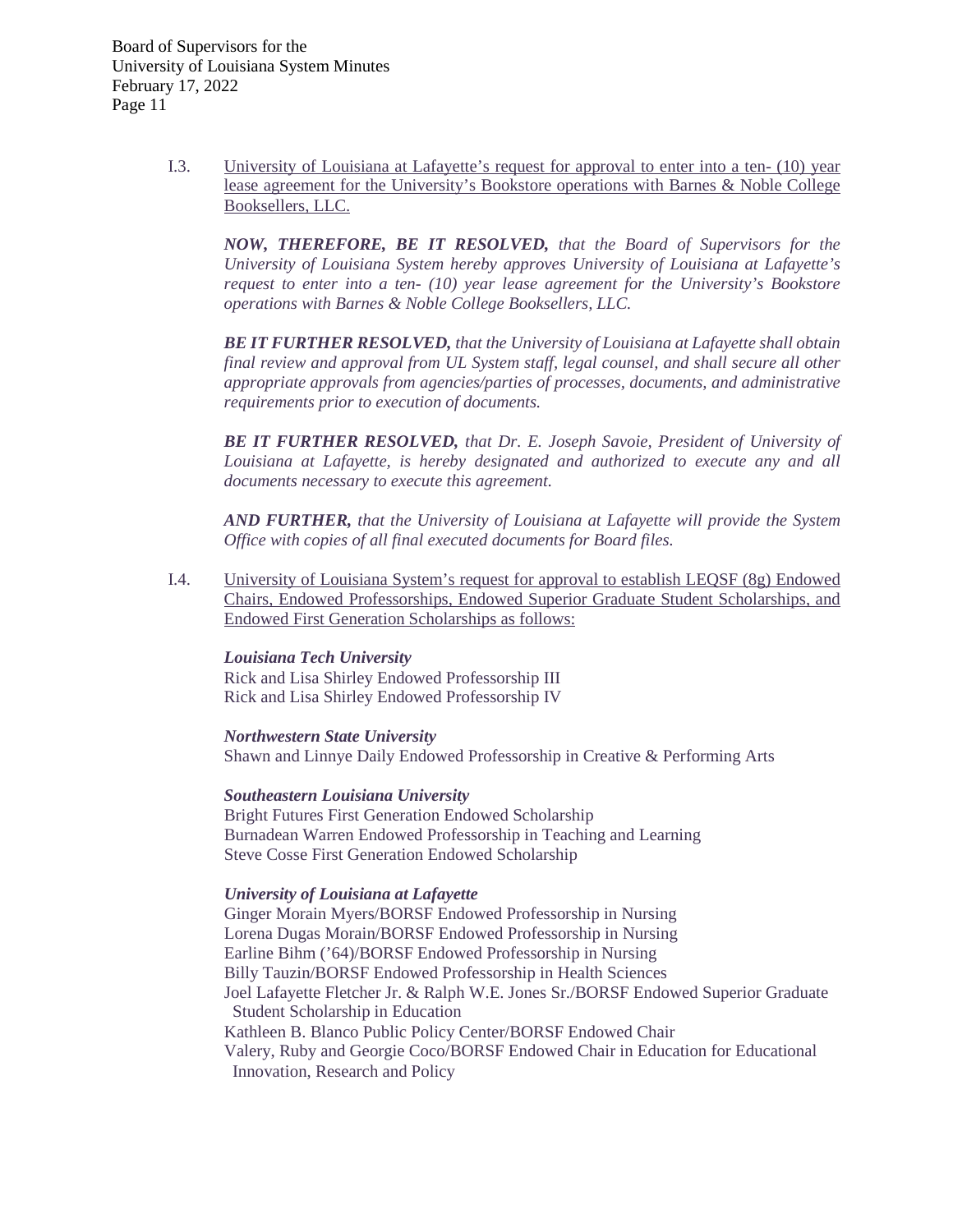#### *University of New Orleans*

UL System Foundation and Michael and Judith Russell Endowed Professorship in Environmental Chemistry UL System Foundation and Michael and Judith Russell Endowed Professorship in Data/ Computational Sciences UL System Foundation and UNO Foundation Endowed Professorship in Urban Construction Management Chevron and UNO Foundation Endowed Professorship in Engineering UNO Engineering Development Fund and UNO Foundation Endowed Professorship in Engineering Norma Jane Sabiston-UNO International Alumni Association First Generation Scholarship UNO Foundation Endowed Professorship in Computer Engineering

*NOW, THEREFORE, BE IT RESOLVED, that the Board of Supervisors for the University of Louisiana System hereby approves the requests from System institutions to establish LEQSF (8g) Endowed Professorships, Endowed Chairs, Endowed Superior Graduate Student Scholarships, and Endowed First Generation Scholarships noted above.*

I.5. University of Louisiana System's request for approval of payments made by nonprofit organizations to employees of the University of Louisiana System during Fiscal Year 2021 in accordance with provision of Louisiana Revised Statute (R.S.) 17:3390(F).

*NOW, THEREFORE, BE IT RESOLVED, that the Board of Supervisors for the University of Louisiana System hereby approves the University of Louisiana System's request for approval of payments made by nonprofit organizations to employees of the University of Louisiana System during Fiscal Year 2021 in accordance with provisions of Louisiana Revised Statute (R.S.) 17:3390(F).*

I.6. University of Louisiana System's financial status of alternatively financed projects for the six months ended December 31, 2021.

Mr. Meche gave the report. No action by the Board is necessary because this is a report only.

I.7. Louisiana Tech University's request for approval to allow for a student referendum for a new Student Engagement Fee.

President Les Guice introduced SGA President Kiarra Bombard and Ty Hogg, Treasurer, who presented a justification for the request for the new fee. Upon motion of Mr. Stevens, seconded by Mr. Romero, the Board voted unanimously to approve the following resolution:

*NOW, THEREFORE, BE IT RESOLVED, that the Board of Supervisors for the University of Louisiana System hereby approves Louisiana Tech University's request for approval to allow for a student referendum for a new Student Engagement Fee.*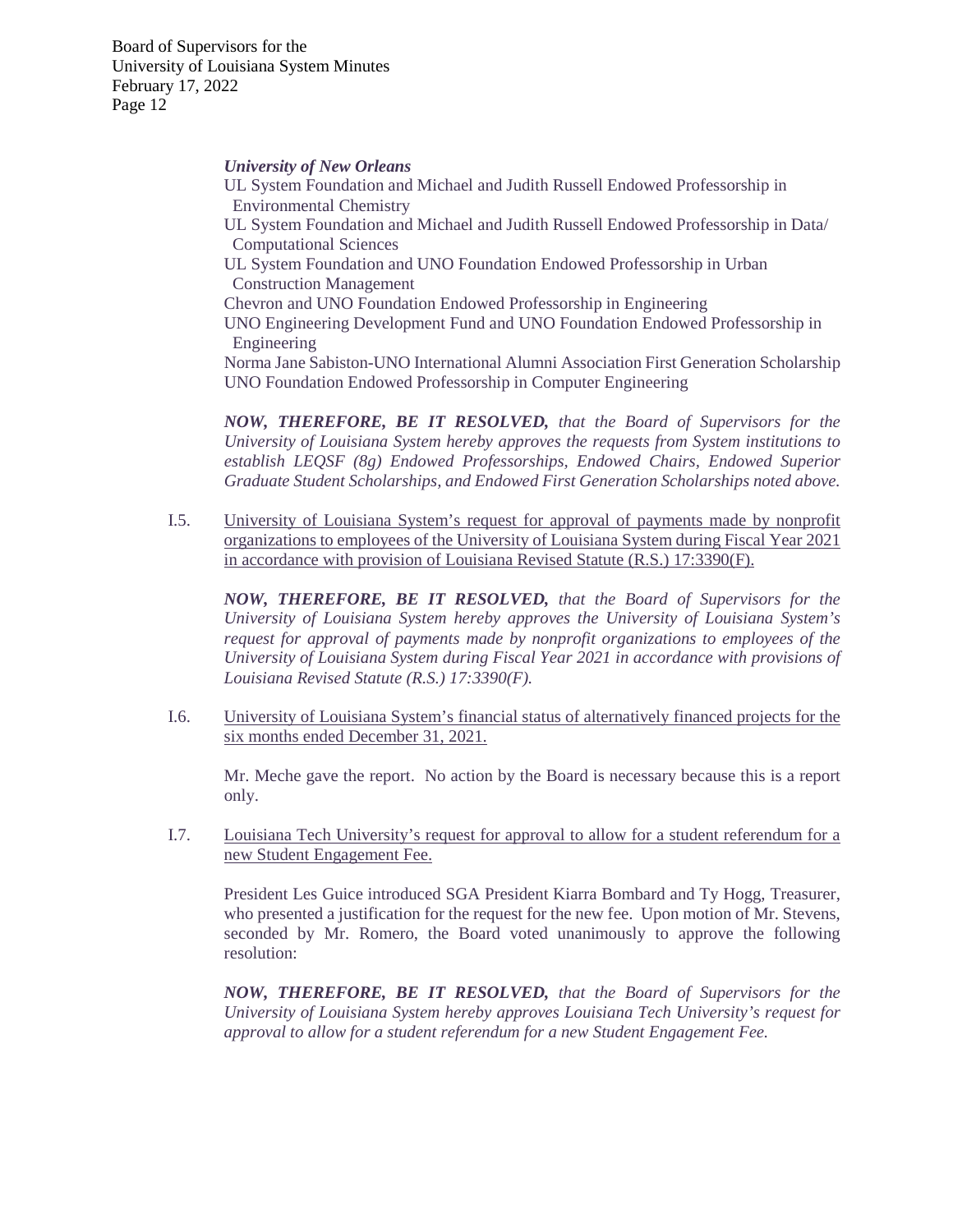I.8. Nicholls State University's request for approval to allow for a student referendum for an increase in its Student Activities Fee.

President Jay Clune introduced SGA President Tyler Begnon and Vice President Symphony Brown to give their rationale for an increased fee. Upon motion of Mr. Stevens, seconded by Mr. Perkins, the Board unanimously voted to approve the following resolution:

*NOW, THEREFORE, BE IT RESOLVED, that the Board of Supervisors for the University of Louisiana System hereby approves Nicholls State University's request for approval to allow for a student referendum for an increase in its Student Activities Fee.*

I.9. University of Louisiana System's report on internal and external audit activity for the period of December 6, 2021 to February 13, 2022.

This is a report only and no action by the Board is necessary. Mr. Janet also took the opportunity to acknowledge the Directors of Internal Audit from the surrounding UL System campuses who were present: Ms. Donna Hill-Todd (Grambling), Mr. Robert Grafton (Louisiana Tech), and Mr. Fernando Cordova (UL Monroe).

I.10. University of Louisiana System's discussion of Fiscal Year 2021-22 second quarter financial reports and ongoing assurances.

Ms. Ashley McIntyre and Mr. Meche gave the report. This is a report only and no action by the Board is necessary.

## J. **Legislation Committee**

Mr. Stevens asked Ms. Cami Geisman, Chief of Staff/Vice President for External Affairs, to present the Committee report.

L.1. Preview of 2022 Regular Session of the Louisiana Legislature

Mr. Stevens indicated that the first day of the Session is March 14. Ms. Geisman reported that in January Governor Edwards had released a favorable executive budget. She stated that on March 7 the UL System is scheduled for Senate Finance Committee budget hearings and House Appropriations budget hearings on March 29.

This Session's bills of interest to higher education include Title IX updates, potential changes to the state retirement system, transcript holds, adjustment to the graduate student fee structure, college athlete NIL (name, image, and likeness), and Critical Race Theory. These bills will be tracked and monitored.

Ms. Geisman asked members to save the date of April 5 for ULS Day at the Capitol, with lunch scheduled on the courtyard of the Pentagon Barracks as well as related activities.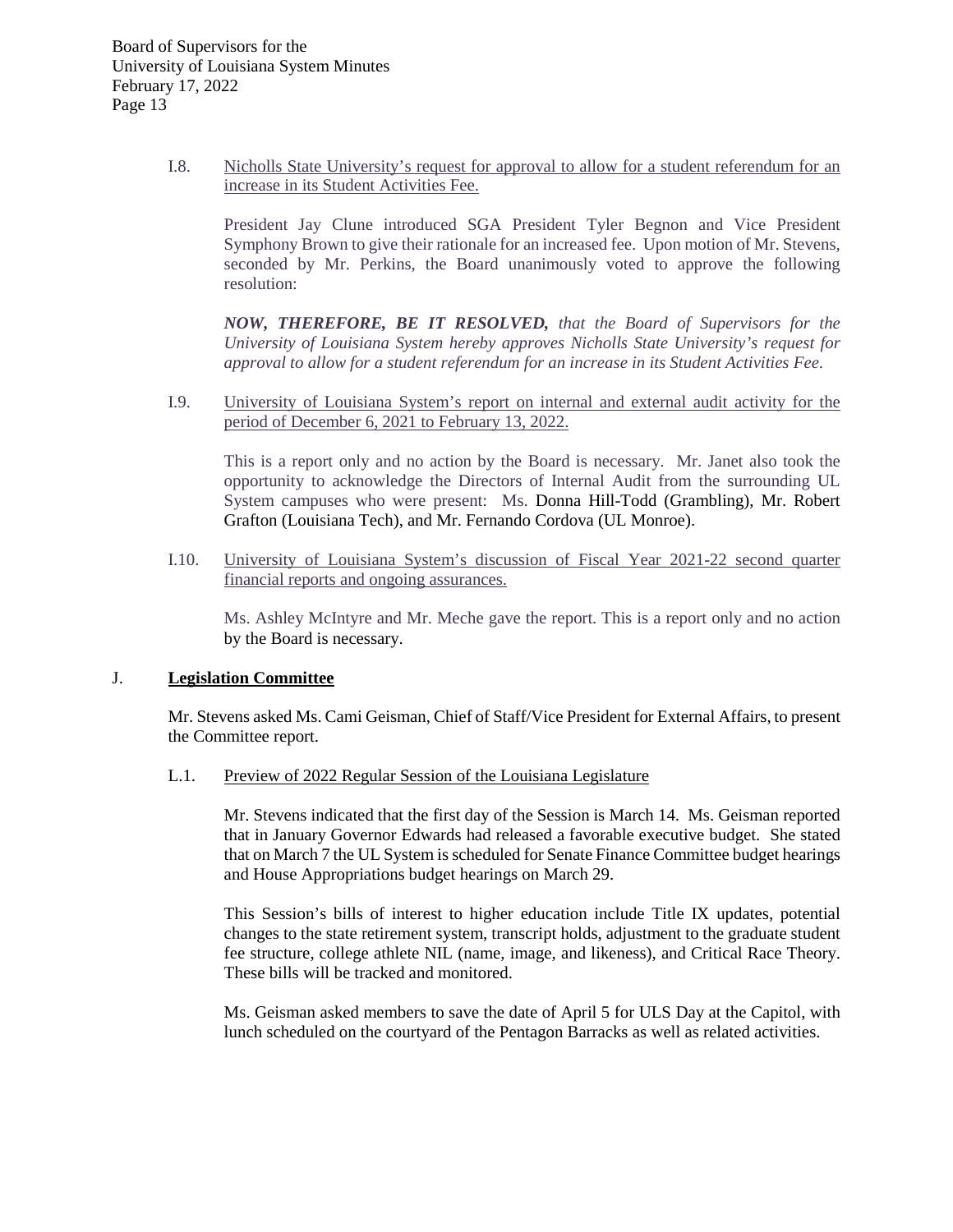## K. **System President's Business**

#### K.1. Personnel Actions

President Henderson said that System staff had reviewed all personnel actions from the campuses and recommends approval.

*Upon motion of Mr. Romero, seconded by Ms. Dunahoe, the Board unanimously voted to approve the System personnel actions.*

### K.2. System President's Report

Dr. Henderson introduced Mr. Tom Hoover, who had been approved at the last Board meeting as Vice President for Information Technology. Mr. Hoover is providing service to the System in regards to Workday implementation and technology efficiencies throughout the System.

### *Cyber Issues*

Mr. Craig Spohn, Executive Director/President of the Cyber Innovation Center in Bossier City, discussed cyber initiatives for the future of Louisiana. The mission of the Cyber Innovation Center is to diversify North Louisiana's base by developing a knowledge-based economy focused on solving strategic national security challenges. The goal of the initiative's work is to reverse the outmigration of technically skilled individuals to other states. Mr. Spohn complimented Grambling State University and Louisiana Tech University, which are each playing an integral role in educating students to become part of the cyber workforce.

#### *GSU/NASCAR*

President Gallot was excited to announce that Mr. John Cohen, owner of New York Racing Team, has entered a GSU-themed car into the Daytona 500. The Chevy Camaro, No. 44, will be driven by veteran driver, Greg Biffle. Mr. Cohen is a GSU alumnus.

#### *For Our Future Conference*

Dr. Henderson reminded the Board that the For Our Future Conference will be held on March 10-11 in Natchitoches. He said that Dr. Carol Geary Schneider will be the keynote speaker and will be presenting the aspects of the Core Competencies initiative. President Henderson commended Dr. Jeannine Kahn and Ms. Anne McKisson for their work in planning and executing this year's conference.

## *Future of Academe*

Dr. Henderson indicated that the UL System Future of Academe is a new initiative to recruit, retain, and cultivate staff and faculty leadership. The first activity will be a preconference fair at which UL System graduate students can develop networking opportunities with University leadership.